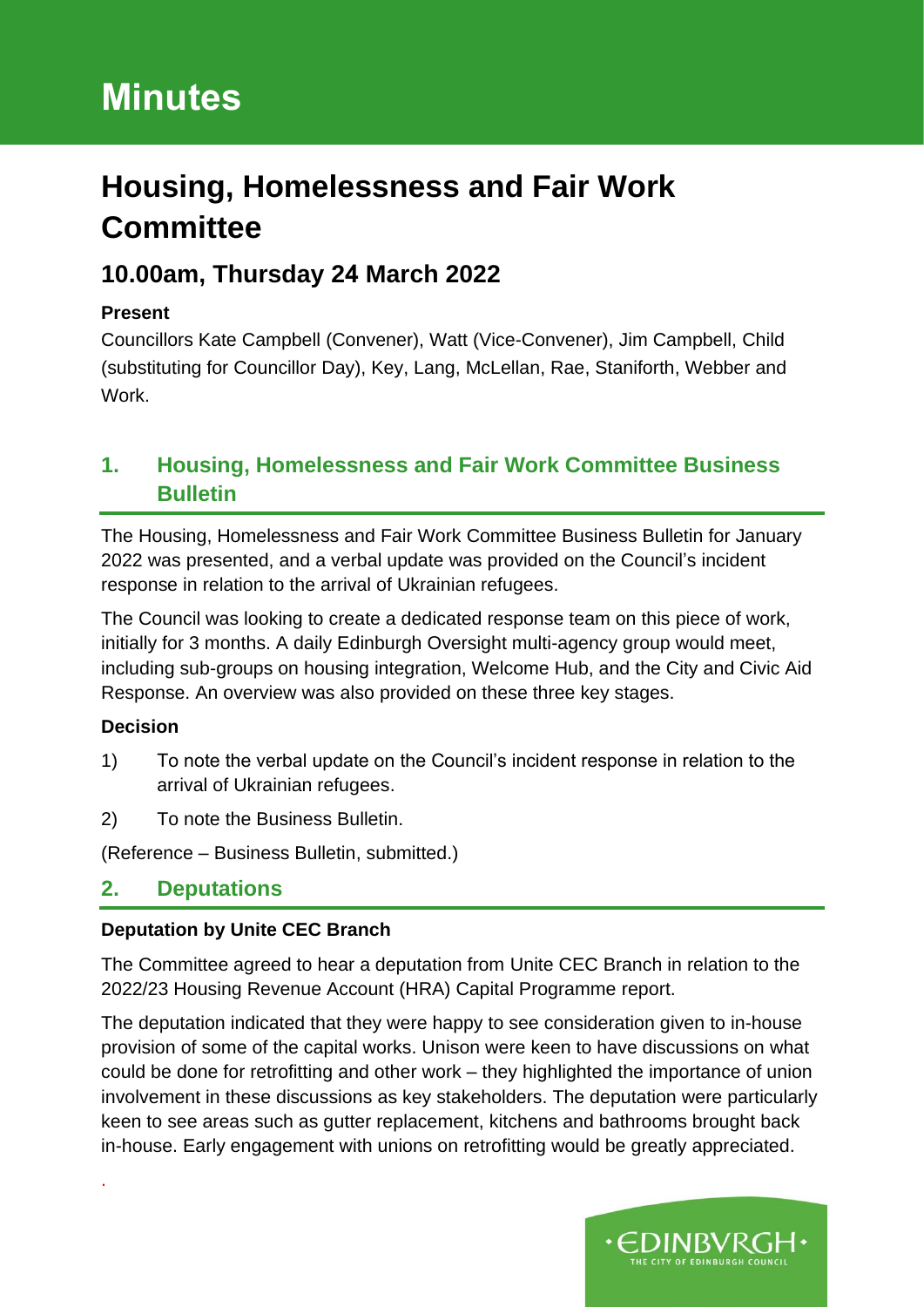## **Decision**

To note the deputation.

## **2. 2022/23 Housing Revenue Account (HRA) Capital Programme**

Details were provided of the Housing Revenue Account (HRA) capital programme of £126.819 million for 2022/23. Priority projects in the localities, as previously identified by ward Councillors, formed part of the HRA capital programme and would continue to be progressed in 2022/23.

#### **Decision**

- 1) To approve the planned HRA capital programme for investment in 2022/23 of £126.819 million, which included an accelerated budget of £5 million for the fabric upgrade programme, as agreed at Council budget meeting on 24 February 2022.
- 2) To note the significant change in investment approach from 2023/24 onwards, shifting from a focus on individual lifecycle component replacement to a holistic whole house approach, combining energy retrofit and wider building/estate improvements.
- 3) To agree to receive a progress report within three committee cycles on progress with the stock condition survey, mixed tenure area regeneration and the development of the whole house retrofit programme.
- 4) To note the key risks to programme delivery as set out in Appendix 4 of the report by the Executive Director of Place.

(References – Housing, Homelessness and Fair Work Committee of 3 June 2021 (Item 10); Housing, Homelessness and Fair Work Committee of 2 September 2021 (Item 8); Housing, Homelessness and Fair Work Committee of 20 January 2022 (Item 11); report by the Executive Director of Place, submitted.)

## **3. Minutes**

#### **Decision**

To approve the minute of the Housing, Homelessness and Fair Work Committee of 20 January 2022 as a correct record.

## **4. Work Programme**

The Housing, Homelessness and Fair Work Committee Work Programme for March 2022 was presented.

#### **Decision**

To note the Work Programme.

(Reference – Work Programme, submitted.)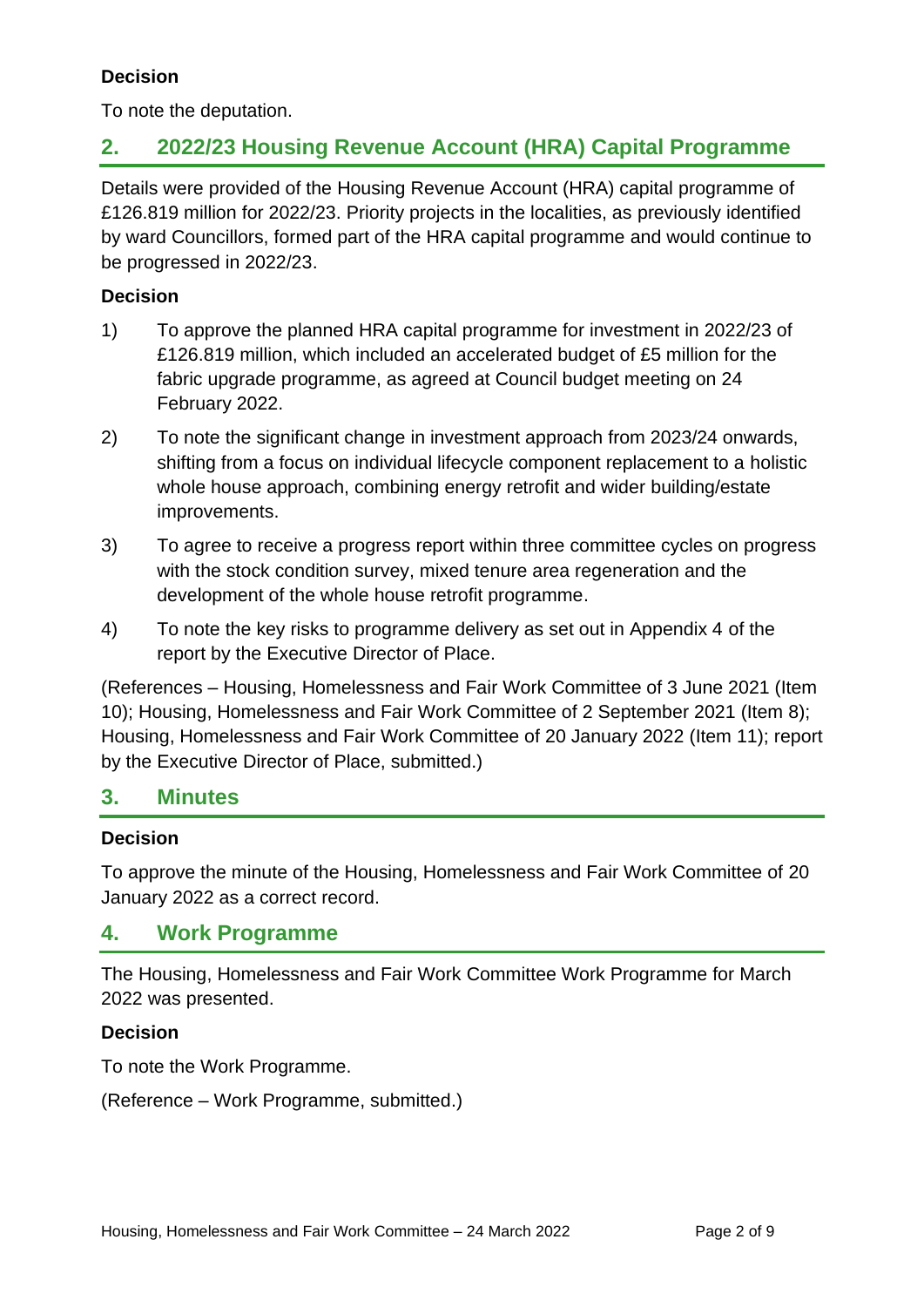## **5. Housing, Homelessness and Fair Work Committee Rolling Actions Log**

The Housing, Homelessness and Fair Work Committee Rolling Actions Log for March 2022 was presented.

#### **Decision**

- 1) To agree to close the following actions:
	- Action 4 (1&2) Strategic Housing Investment Plan (SHIP) 2022-27
	- Action 5 Housing Revenue Account (HRA) Capital Programme Update on Projects
	- Action 6 Motion by Councillor Howie Enhancing Employment Opportunities for People with a Disability
	- Action 7 Housing Service Improvement Plan Update
	- Action 8 (1, 2 & 3) Update on Dampness, Mould and Condensation in Council Homes and Asset Management Strategy
	- Action 9 Employer Recruitment Incentives to Support Fair Work
- 2) To otherwise note the remaining outstanding actions.

(Reference – Rolling Actions Log, submitted.)

## **8. Edinburgh Living Annual Update 2020 and 2021**

In line with the agreed governance structure set out for the Council's housing delivery Limited Liability Partnerships (LLPs), known as Edinburgh Living, an annual update providing an overview of each financial year was required to be submitted to the Governance, Risk and Best Value Committee. The report was submitted to the Housing, Homelessness and Fair Work Committee for noting, prior to referral to the Governance, Risk and Best Value Committee, setting out the activities carried out by Edinburgh Living in 2020 and 2021, the financial position at the end of both years and key areas of work for 2022.

#### **Decision**

- 1) To note the Edinburgh Living annual report for 2020 and 2021.
- 2) To note Edinburgh Living's positive impact on tackling housing need through the provision of new affordable homes across the city.
- 3) To refer the report to the Governance, Risk and Best Value Committee in line with Edinburgh Living's governance arrangements.

(Reference – Governance, Risk and Best Value Committee of 16 February 2021 (item 9); report by the Executive Director of Place, submitted.)

## **9. Craigmillar Regeneration Update**

An update was provided on the key regeneration workstreams being progressed in Craigmillar and priorities for the year ahead. It set the ongoing work required in the context of the recently agreed 20 Minute Neighbourhood Strategy, which focused on improving active travel links and investment in the town centre area. An update was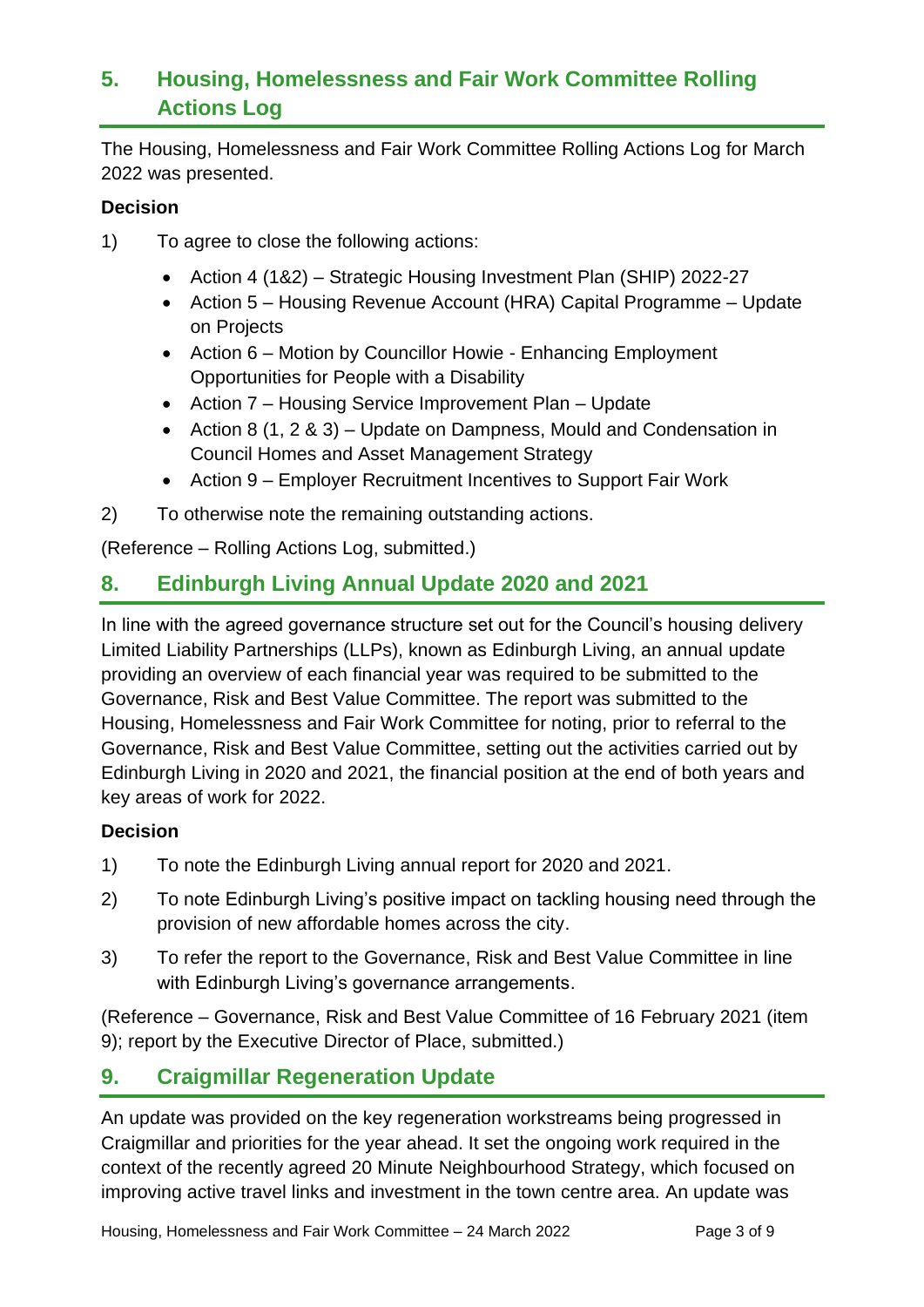also provided on ongoing work in relation to future maintenance and community use of open space, as requested in a motion approved by Committee on 18 March 2021.

#### **Decision**

- 1) To note the progress made with the regeneration of Craigmillar and the priority workstreams to be progressed in the coming months.
- 2) To note the update on ongoing work in relation to future maintenance and community use of open space.

(References – Housing, Homelessness and Fair Work Committee of 18 March 2021 (Item 9); report by the Executive Director of Place, submitted.)

## **10. Enhancing Employment Opportunities for People with a Disability**

Details were provided of the employability support offered by the Council and the Department for Work and Pensions (DWP), in response to a motion from 16 December 2021.

#### **Motion**

- 1) To note the full range of employability services provided or funded by the Council that disabled people can access.
- 2) To note that the Local Employability Partnership had considered those with a disability when planning services for recommissioning to help mitigate changes to provision from Department of Work and Pensions (DWP) or other agencies.
- moved by Councillor Kate Campbell, seconded by Councillor Watt

#### **Amendment**

- 1) To note the full range of employability services provided or funded by the Council that disabled people can access.
- 2) To note that the Local Employability Partnership had considered those with a disability when planning services for recommissioning to help mitigate changes to provision from Department of Work and Pensions (DWP) or other agencies.
- 3) To note that the Scottish Government would pilot Adult Disability Payment (ADP) from 21 March 2022, a new form of financial assistance for disabled people in Scotland. Until now, this had been provided by the UK Government's Disability Living Allowance (DLA) and Personal Independence Payment (PIP).
- moved by Councillor Webber, seconded by Councillor Jim Campbell

#### **Voting**

| For the motion    | 7 votes |
|-------------------|---------|
| For the amendment | 4 votes |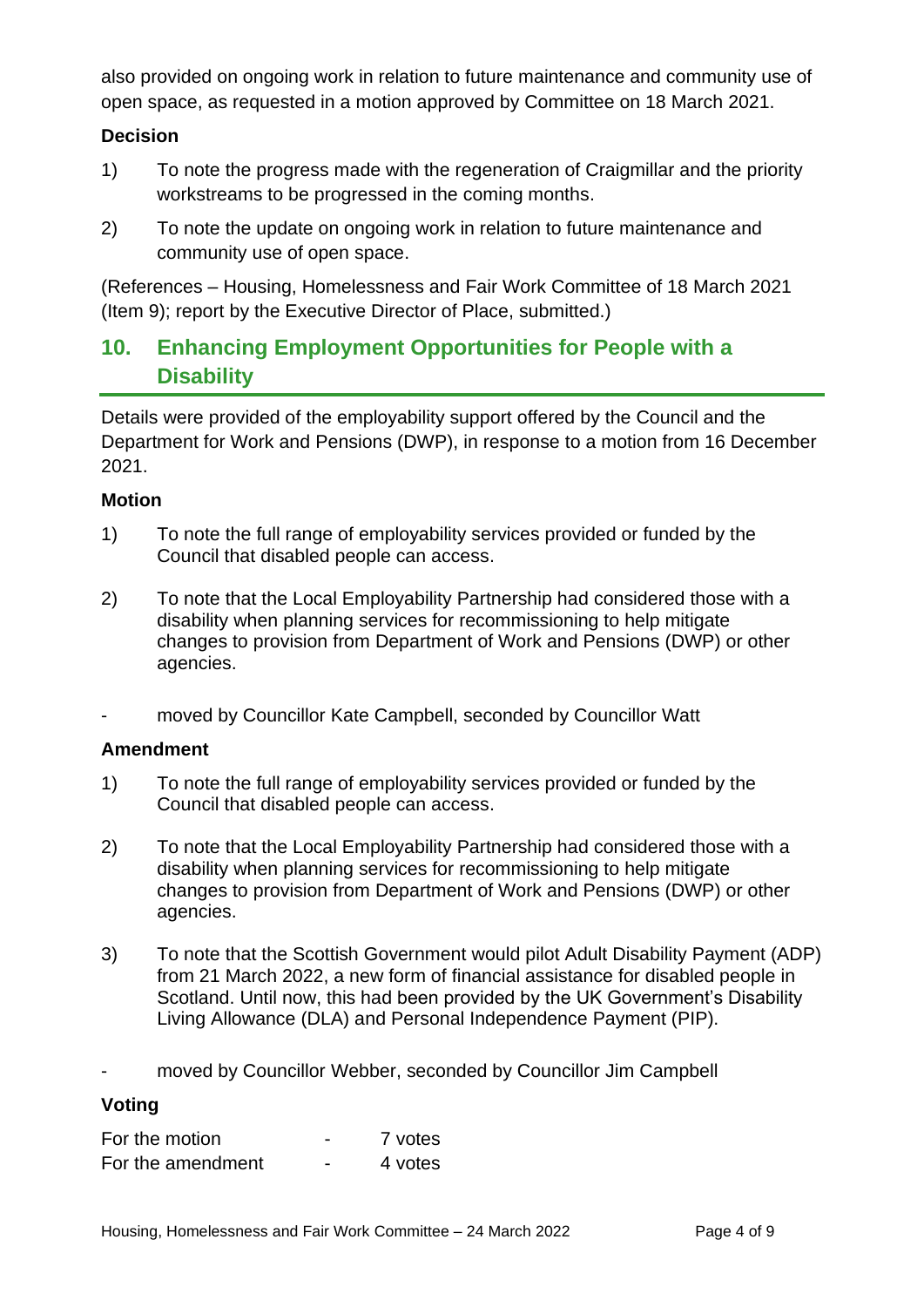(For the motion – Councillors Kate Campbell, Child, Key, Rae, Staniforth, Watt and Work.

For the amendment – Councillors Jim Campbell, Lang, McLellan and Webber.)

#### **Decision**

To approve the motion by Councillor Kate Campbell.

(Reference – report by the Executive Director of Place, submitted.)

# **11. Employer Recruitment Incentives – Targeted Additional Funds for Young People Living in Poverty**

In response to a request from Committee to investigate the possibility of creating a bursary to support young people who were most disadvantaged and living in poverty to take up Modern Apprenticeship (MA) opportunities, committee was presented with a recommendation to pilot an approach with an initial 10 enhanced funding awards.

#### **Decision**

- 1) To agree the proposed allocation of £100,000 from the Scottish Government's Young Person's Guarantee funding for a pilot of 10 enhanced funding awards, to fund an uplift in wages for young people who were most disadvantaged to take up Modern Apprenticeship (MA) opportunities.
- 2) To agree the proposed eligibility criteria for the enhanced funding, as set out in the report by the Executive Director of Place.
- 3) To note that officers would report back to Committee in Spring 2023 on the profile of participants and interim outcomes delivered by the project.

(References – Housing, Homelessness and Fair Work Committee of 14 January 2021 (item 13); Housing, Homelessness and Fair Work Committee of 2 September 2021 (item 5); report by the Executive Director of Place, submitted.)

## **12. Young Person's Guarantee Delivery 2022/23**

Approval was sought for priority groups and activities to be funded for delivery of the Young Person's Guarantee (YPG), and for the allocation of funding for these activities. Delegated authority was requested to award small grants, up to a value of £75,000 each, to enable activities to begin as soon as possible in the new financial year.

## **Decision**

- 1) To note the funding which had been allocated by the Scottish Government for delivery of the Young Person's Guarantee (YPG) in financial year 2022/23.
- 2) To approve the priority groups, activities and framework for future funding, as set out in paragraph 4.8 of the report by the Executive Director of Place, in addition to the eligibility criteria laid out by Scottish Government.
- 3) To approves the proposed activity as detailed in the report by the Executive Director of Place.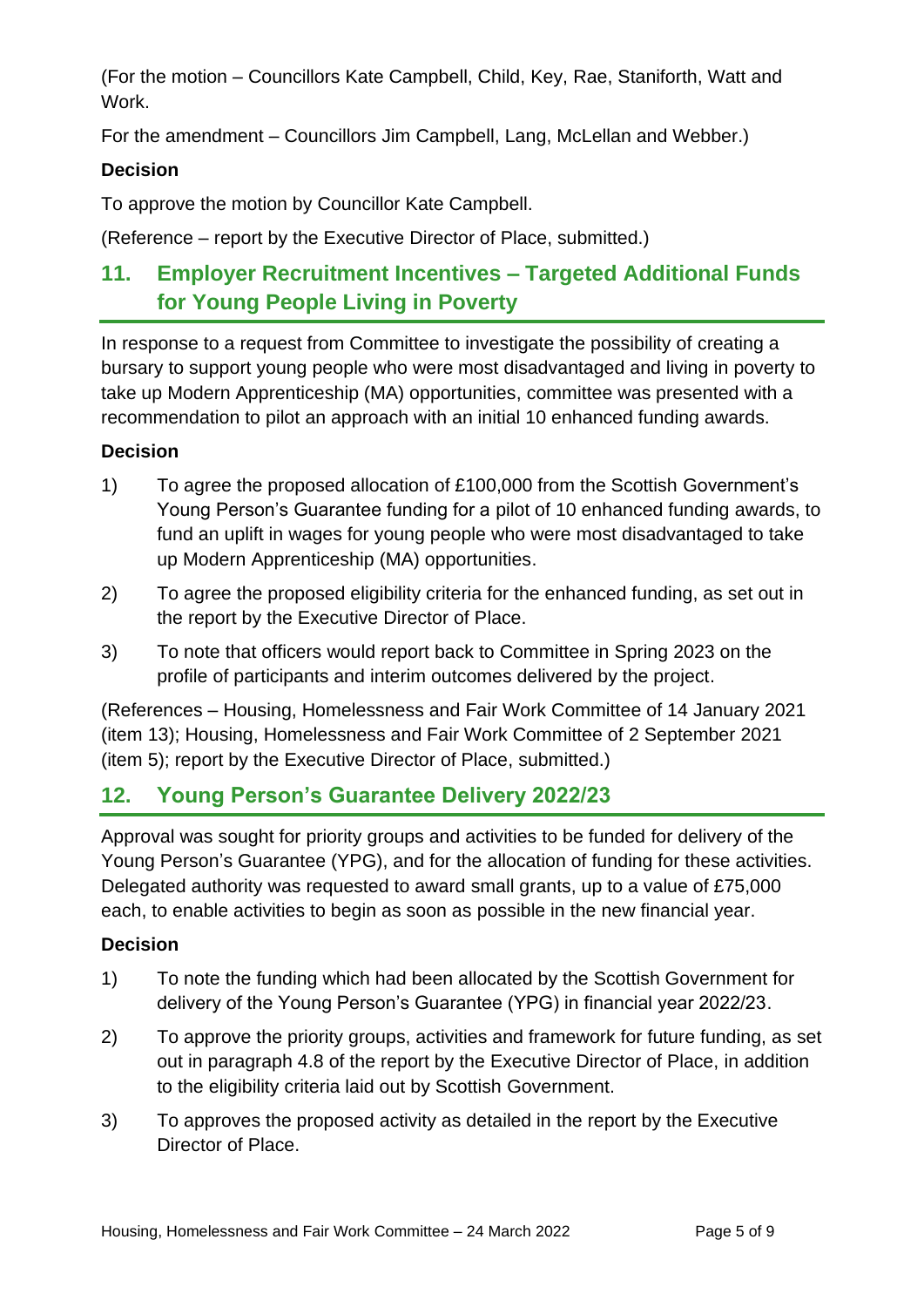- 4) To delegate authority to the Executive Director of Place, in consultation with a spokesperson from each political party, to award small grants up to a value of £75,000 each, as set out in paragraphs 4.12 to 4.14 of the report, and to approve continuation of funds for projects as set out in paragraph 4.5 of the report.
- 5) To agree that the small grants process set out in paragraphs 4.12 to 4.14 should also include a requirement that the grants are prioritised to organisations based in, and delivering activities in, areas of SIMD 1 and 2. To further agree there should be a geographical spread across the city which meant that provision was accessible to people in all communities.

(Reference – Housing, Homelessness and Fair Work Committee of 2 September 2021 (item 5); report by the Executive Director of Place, submitted.)

# **13. Prevention Duty Consultation**

The findings of the Prevention Review Group were published and submitted to Scottish Government on 18 February 2021. These set out recommendations to identify legal duties on local authorities and other public bodies to prevent homelessness. Scottish Government were now consulting on the Prevention Duty, with responses due by 31 March 2022. The draft response was provided for Committee agreement prior to being submitted to Scottish Government.

#### **Decision**

- 1) To agree the draft consultation response for submission to the Scottish Government, subject to a change in the response to questions 27 and 28, which would instead indicate that further clarity was needed on proposals for 16- and 17 year-olds.
- 2) To note that the agreed response would be submitted to Scottish Government by the deadline of 31 March 2022.

(Reference – report by the Executive Director of Place, submitted.)

## **13. Homelessness Services' Performance Dashboard**

Committee agreed the measures to be contained in the performance dashboard on 3 June 2021. The dashboard was provided to Committee with performance information which was linked to the Council's Business Plan, the Poverty Commission Delivery Plan and the delivery of the Rapid Rehousing Transition Plan activities. Committee were provided with data related to the first three quarters of 2021/22.

## **Decision**

- 1) To note the content of the performance dashboard to quarter three of 2021/22.
- 2) To note that the next Performance Dashboard would be presented to Committee in September 2022.

(Reference – Housing, Homelessness and Fair Work Committee of 2 September 2021 (item 10); report by the Executive Director of Place, submitted.)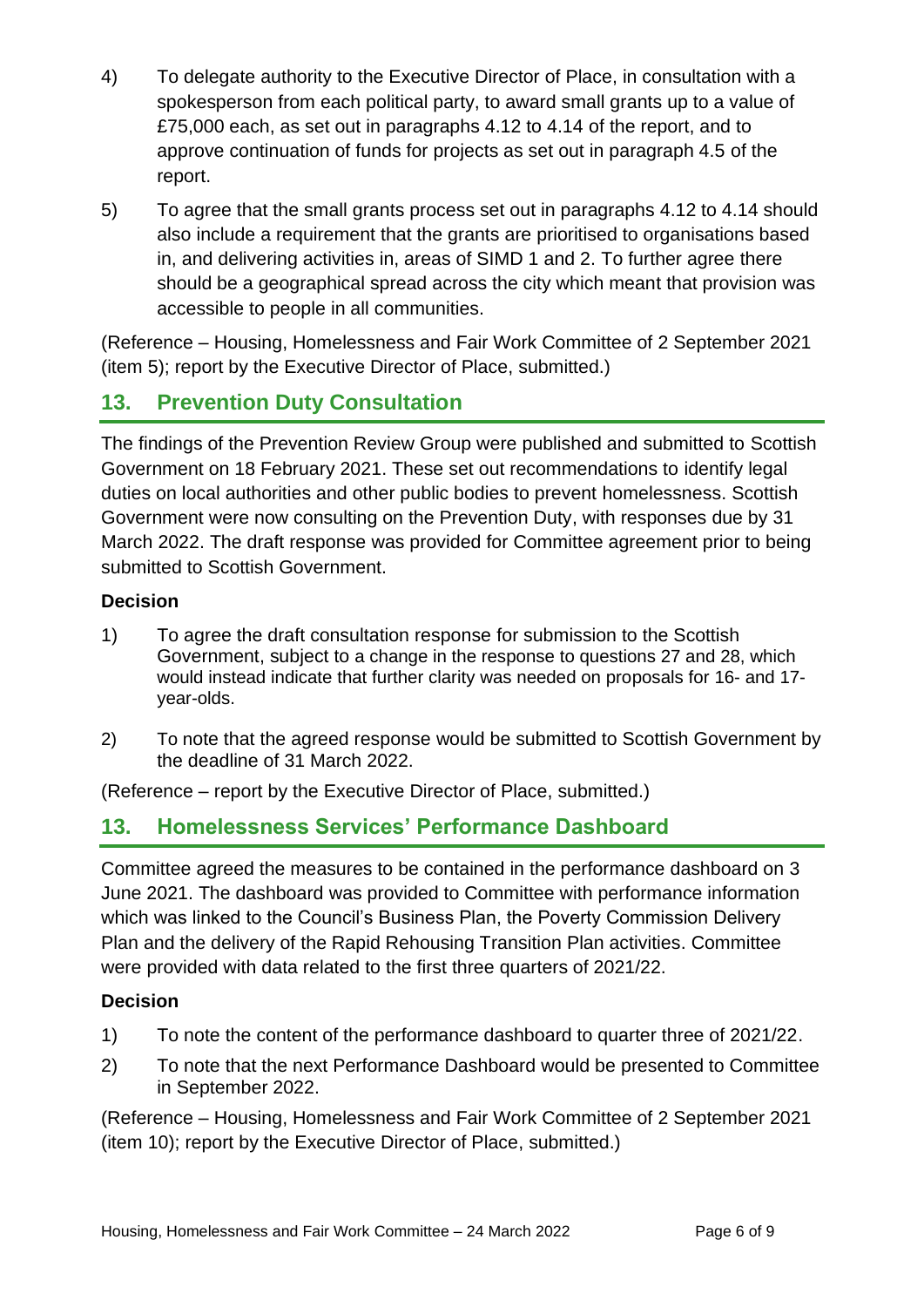## **14. Gig Economy Task Force**

The short-life Gig Economy Task Force was established to seek to understand the real experiences of, and to explore actions that could improve working conditions, rights, and quality of employment for workers in the gig economy in Edinburgh. Details were provided of the findings of that inquiry.

#### **Decision**

- 1) To note the final report of the short life Gig Economy Task Force.
- 2) To agree to consider a report by Autumn 2022 on progress on plans for delivery of task force priority recommendations 1 and 2.
- 3) To agree to the development of a forward work programme with proposed timelines and resources needed for implementation of task force recommendations 3 to 7 by Autumn 2022.
- 4) To agree that engagement with the Scottish Government should continue, alongside engagement with other stakeholders in the development of this work.

(References – Housing, Homelessness and Fair Work Committee of 4 November 2021 (Item 8); report by the Executive Director of Place, submitted.)

# **15. Review of Effectiveness of Scrutiny of the Housing, Homelessness and Fair Work Committee – Self-Evaluation and Lessons Learnt**

A summary was provided of a self-evaluation workshop undertaken by Housing, Homelessness and Fair Work Committee (HHFW) members on 7 February 2022 to assess current political management arrangements (PMAs), committee effectiveness and lessons learnt from this Council term.

#### **Decision**

- 1) To note the outputs from self-evaluation workshop undertaken by the Housing, Homelessness and Fair Work Committee members on 7 February 2022 to assess current political management arrangements, committee effectiveness and lessons learnt from this Council term.
- 2) To note the outputs from the self-evaluation workshop will be used to inform the design of political management arrangement proposals and support provided to elected members around the local government election 2022 and following Council term.

(Reference – Governance, Risk and Best Value Committee, 18 January 2022 (item 5); report by the Interim Executive Director of Corporate Services, submitted.)

## **16. Place Directorate - Revenue Monitoring - 2021/22 Month Eight Position**

Details were provided of the month eight revenue monitoring position for the 2021/22 Housing Revenue Account (HRA) and Place Directorate General Fund (GF) for services within the scope of this Committee.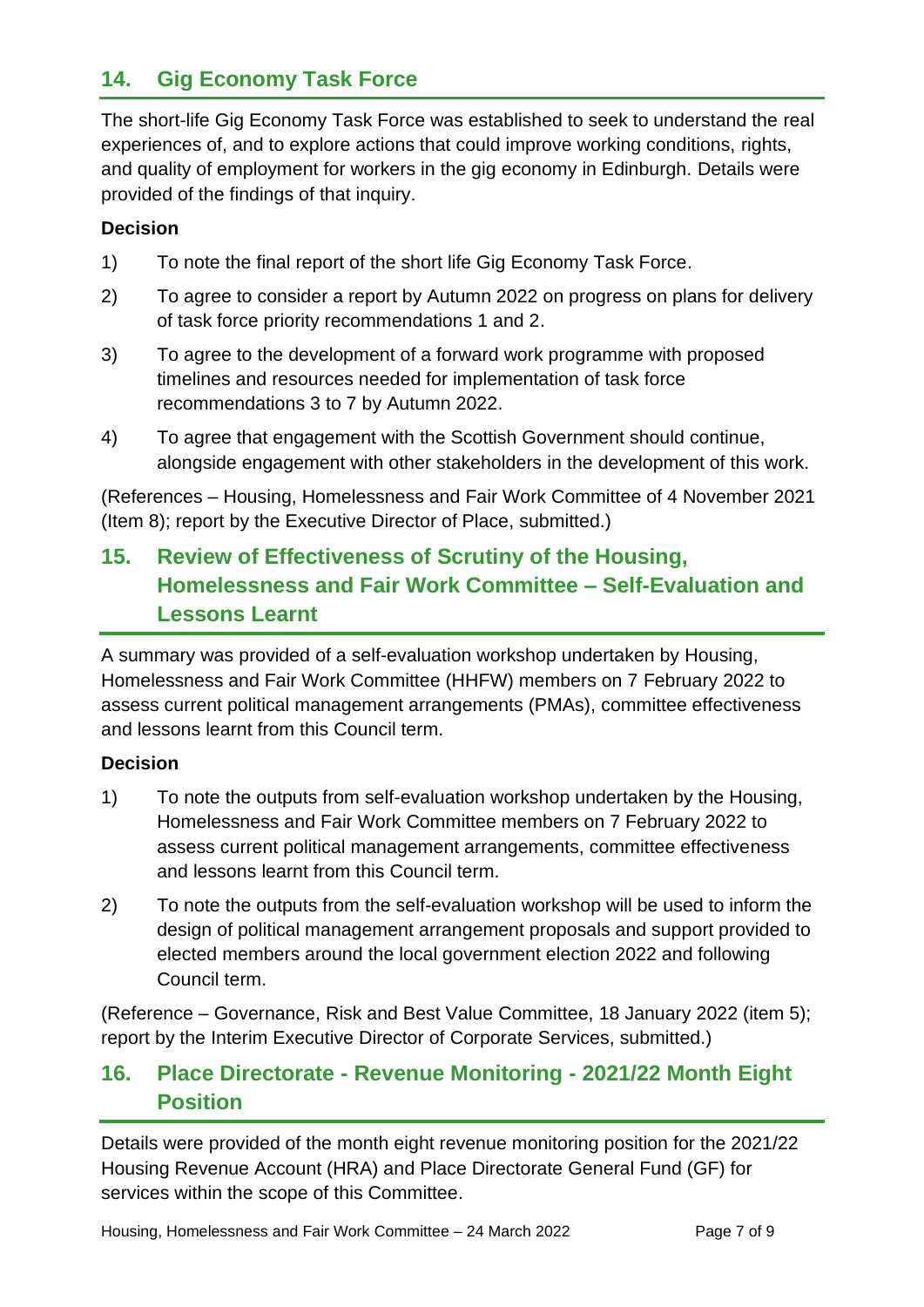## **Decision**

- 1) To note that the Housing Revenue Account (HRA) was forecasting a contribution of £11.448m to the Strategic Investment Fund from revenue generated in year as part of the capital investment programme funding strategy.
- 2) To note that the Place General Fund (GF) 'business as usual' revenue budget forecast was projecting a £0.190m overspend (excluding COVID-19 impact) at month eight. Services within the remit of the Committee were forecasting a balanced position.
- 3) To note that the Place GF COVID-19 impact was projected to cost £12.416m at month eight. Services within the remit of the Committee were forecasting a cost of £0.200m which could be met within the earmarked budget provision.

(References – Housing, Homelessness and Fair Work Committee of 20 January 2022 (Item 15); report by the Executive Director of Place, submitted.)

## **17. Homelessness and Housing Support - Revenue Monitoring 2021/22 – Month Eight Position**

Details were provided of the 2021/22 projected month eight revenue monitoring position for the Homelessness and Housing Support service, based on analysis of actual expenditure and income to the end of December 2021, and expenditure and income projections for the remainder of the financial year.

#### **Decision**

- 1) To note a net residual budget pressure of £1.967m for the Homelessness and Housing Support service at month eight, a reduction to the £2.8m pressure reported at month six.
- 2) To note the potential recurring aspects of this in-year pressure.

(References – Finance and Resources Committee of 2 February 2021 (item 5); report by the Executive Director of Place, submitted.)

## **18. Place Services Internal Audit – Actions Update**

An update was provided on progress on management actions arising from Internal Audits which specifically related to services within the remit of this Committee.

#### **Decision**

To note the progress made on the overdue Internal Audit management actions as they related to services within the remit of this Committee.

(Reference –report by the Executive Director of Place, submitted.)

## **19. Internal Audit: Overdue Findings and Key Performance Indicators as at 26 January 2022 - referral from the Governance, Risk and Best Value Committee**

The Governance, Risk and Best Value Committee had referred the attached report to the Housing, Homelessness and Fair Work Committee for ongoing scrutiny of relevant overdue management actions.